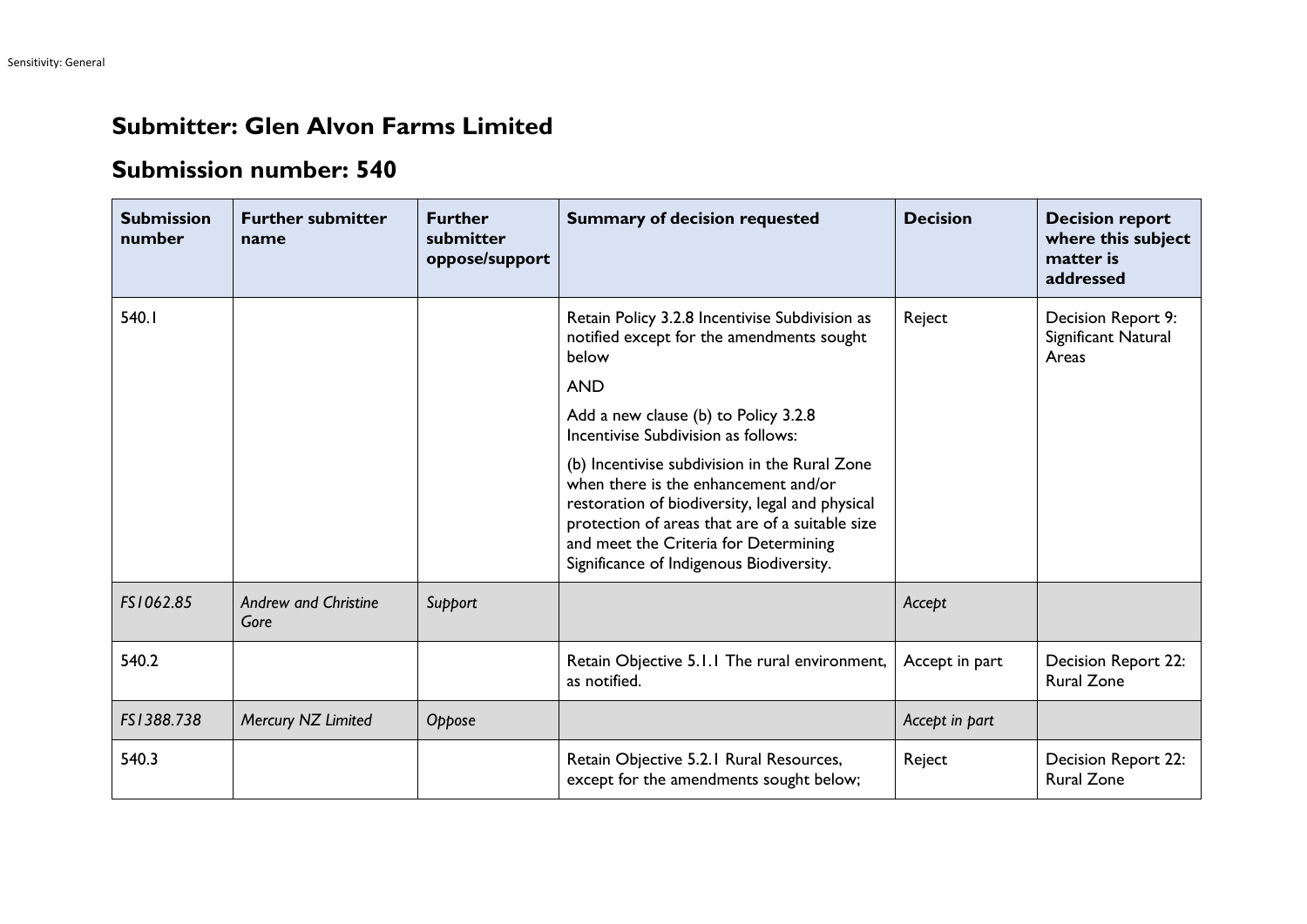| <b>Submission</b><br>number | <b>Further submitter</b><br>name | <b>Further</b><br>submitter<br>oppose/support | <b>Summary of decision requested</b>                                                                                                                                                                                | <b>Decision</b> | <b>Decision report</b><br>where this subject<br>matter is<br>addressed |
|-----------------------------|----------------------------------|-----------------------------------------------|---------------------------------------------------------------------------------------------------------------------------------------------------------------------------------------------------------------------|-----------------|------------------------------------------------------------------------|
|                             |                                  |                                               | <b>AND</b>                                                                                                                                                                                                          |                 |                                                                        |
|                             |                                  |                                               | Amend Objective 5.2.1 (a) (i)- Rural<br>Resources as follows:                                                                                                                                                       |                 |                                                                        |
|                             |                                  |                                               | (a) Maintain or enhance the: (i) Inherent life-<br>supporting capacity, accessibility and<br>versatility of soils, in particular high class soils;                                                                  |                 |                                                                        |
| FS1388.739                  | Mercury NZ Limited               | Oppose                                        |                                                                                                                                                                                                                     | Accept          |                                                                        |
| 540.4                       |                                  |                                               | Retain Policy 5.2.2 High class soils.                                                                                                                                                                               | Accept in Part  | Decision Report 22:<br><b>Rural Zone</b>                               |
| 540.5                       |                                  |                                               | Retain Policy 5.2.3 Effects of subdivision and<br>development on soils, except for the<br>amendment sought below;                                                                                                   | Accept in Part  | <b>Decision Report 22:</b><br><b>Rural Zone</b>                        |
|                             |                                  |                                               | <b>AND</b>                                                                                                                                                                                                          |                 |                                                                        |
|                             |                                  |                                               | Amend Policy 5.2.3- effects of subdivision and<br>development on soils as follows:                                                                                                                                  |                 |                                                                        |
|                             |                                  |                                               | (b) Subdivision which provides a range of<br>lifestyle options is directed away from high<br>class soils and/or where indigenous<br>biodiversity is being protected, enhanced,<br>and/or restored (with plantings). |                 |                                                                        |
| FS1388.740                  | Mercury NZ Limited               | Oppose                                        |                                                                                                                                                                                                                     | Accept in Part  |                                                                        |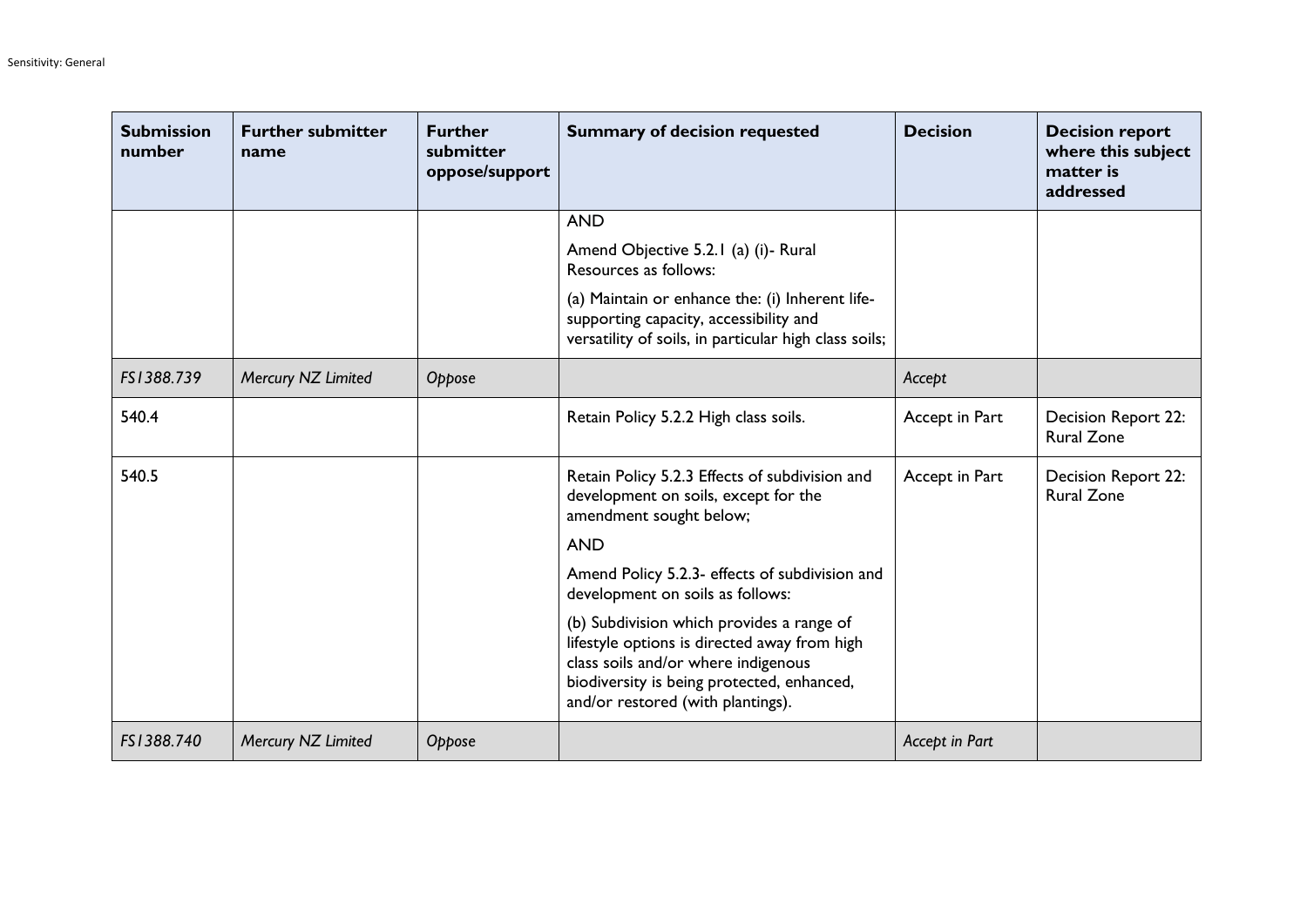| <b>Submission</b><br>number | <b>Further submitter</b><br>name | <b>Further</b><br>submitter<br>oppose/support | <b>Summary of decision requested</b>                                                                                               | <b>Decision</b> | <b>Decision report</b><br>where this subject<br>matter is<br>addressed |
|-----------------------------|----------------------------------|-----------------------------------------------|------------------------------------------------------------------------------------------------------------------------------------|-----------------|------------------------------------------------------------------------|
| 540.6                       |                                  |                                               | Amend Objective 5.3.1 Rural character and<br>amenity, by adding text shown in underlined<br>italics, as follows:                   | Accept in Part  | Decision Report 22:<br><b>Rural Zone</b>                               |
|                             |                                  |                                               | (a) Rural character and amenity are<br>maintained while recognising the localised<br>character of different parts of the District. |                 |                                                                        |
| 540.7                       |                                  |                                               | Retain Policy 5.3.8 Effects on rural character<br>and amenity from rural subdivision except for<br>the amendments sought below     | Accept in Part  | Decision Report 22:<br><b>Rural Zone</b>                               |
|                             |                                  |                                               | <b>AND</b><br>Amend 5.3.8 Policy - Effects on rural<br>character and amenity from rural subdivision,<br>as follows:                |                 |                                                                        |
|                             |                                  |                                               | (b) Ensure development does not<br>compromise the predominant open space,<br>character and amenity of rural areas.                 |                 |                                                                        |
|                             |                                  |                                               | (d) Rural hamlet subdivision and boundary<br>relocations ensure the following:                                                     |                 |                                                                        |
|                             |                                  |                                               | (ii) Maintenance of the localised rural<br>character and amenity of the surrounding<br>rural environment;                          |                 |                                                                        |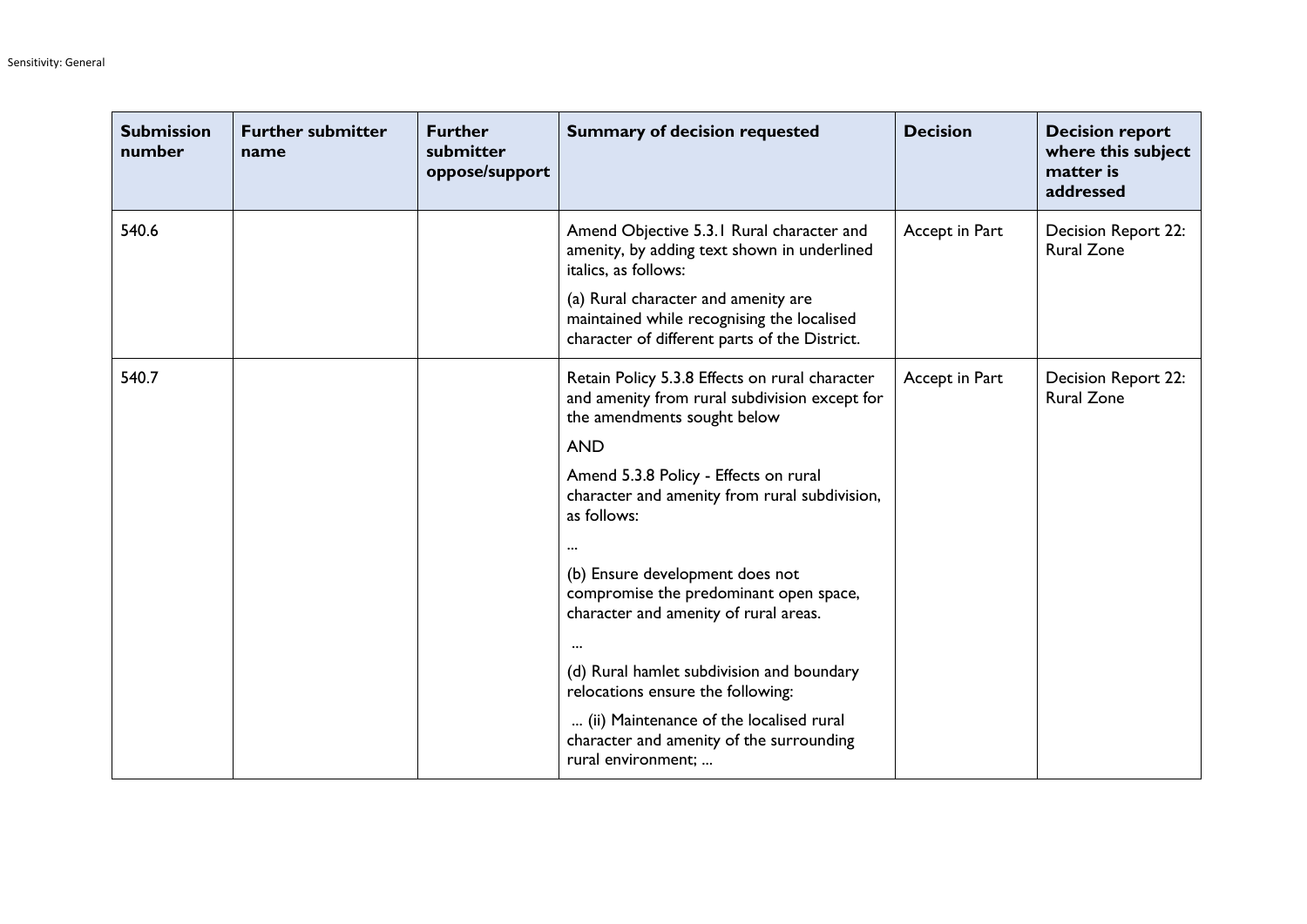| <b>Submission</b><br>number | <b>Further submitter</b><br>name   | <b>Further</b><br>submitter<br>oppose/support | <b>Summary of decision requested</b>                                                                                                                                                                                                                                                                                                                                                                             | <b>Decision</b> | <b>Decision report</b><br>where this subject<br>matter is<br>addressed |
|-----------------------------|------------------------------------|-----------------------------------------------|------------------------------------------------------------------------------------------------------------------------------------------------------------------------------------------------------------------------------------------------------------------------------------------------------------------------------------------------------------------------------------------------------------------|-----------------|------------------------------------------------------------------------|
|                             |                                    |                                               | (e) Subdivision, use and development<br>opportunities ensure that localised rural<br>character and amenity values are maintained                                                                                                                                                                                                                                                                                 |                 |                                                                        |
| 540.8                       |                                    |                                               | Amend the definition of "Significant Natural<br>Area" in Chapter 13 Definitions, as follows:<br>Means an area of significant indigenous<br>biodiversity that is identified as a Significant<br>Natural Area on the planning maps or has<br>been assessed as meeting one or more of the<br>Criteria for Determining Significance of<br>Indigenous Biodiversity (Appendix 2) by a<br>suitably qualified Ecologist. | Reject          | Decision Report 9:<br>Significant Natural<br>Areas                     |
| FS1377.133                  | <b>Havelock Village Limited</b>    | Support                                       |                                                                                                                                                                                                                                                                                                                                                                                                                  | Accept          |                                                                        |
| 540.9                       | <b>Glen Alvon Farms</b><br>Limited | Neutral/Amend                                 | Amend Rule 22.4.1.1 PR1, PR2, PR3 and PR4<br>Prohibited subdivision from Prohibited<br>Activities to Non-Complying Activities.                                                                                                                                                                                                                                                                                   | Accept in Part  | Decision Report 22:<br><b>Rural Zone</b>                               |
| FS1131.32                   | The Village Church Trust           | Support                                       |                                                                                                                                                                                                                                                                                                                                                                                                                  | Accept in Part  |                                                                        |
| FS1388.741                  | Mercury NZ Limited                 | Oppose                                        |                                                                                                                                                                                                                                                                                                                                                                                                                  | Accept in Part  |                                                                        |
| 540.10                      |                                    |                                               | Retain Rule 22.4.1.6 Conservation lot<br>subdivision, except for the amendments<br>sought below<br><b>AND</b>                                                                                                                                                                                                                                                                                                    | Reject          | Decision Report 22:<br><b>Rural Zone</b>                               |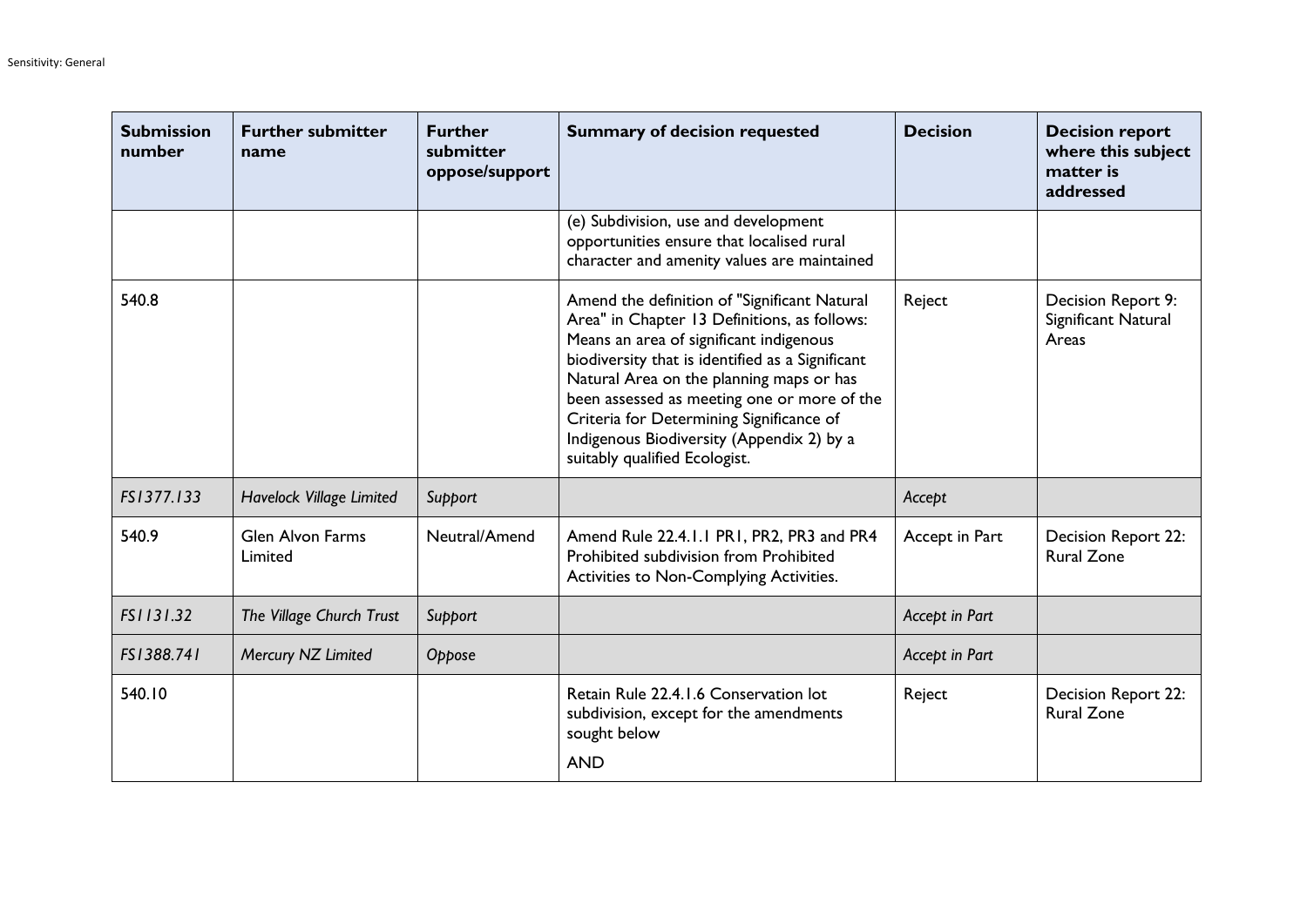| <b>Submission</b><br>number | <b>Further submitter</b><br>name | <b>Further</b><br>submitter<br>oppose/support | <b>Summary of decision requested</b>                                                                                                                | <b>Decision</b> | <b>Decision report</b><br>where this subject<br>matter is<br>addressed |
|-----------------------------|----------------------------------|-----------------------------------------------|-----------------------------------------------------------------------------------------------------------------------------------------------------|-----------------|------------------------------------------------------------------------|
|                             |                                  |                                               | Add a new discretionary activity to Rule<br>22.4.1.6 Conservation lot subdivision, as<br>follows: D1                                                |                 |                                                                        |
|                             |                                  |                                               | (a) Conservation lot subdivision around an<br>existing dwelling and associated curtilage that<br>does not comply with Rule 22.4.1.6(vi-vii)<br>RDI. |                 |                                                                        |
|                             |                                  |                                               | (b) Conservation lot subdivision around<br>established rural activities that does not<br>comply with Rule 22.4.1.6(vi-vii) RD1.                     |                 |                                                                        |
| FS1129.76                   | <b>Auckland Council</b>          | Oppose                                        |                                                                                                                                                     | Accept          |                                                                        |
| 540.11                      |                                  |                                               | Retain Appendix 2 Criteria for Determining<br>Significance of Indigenous Biodiversity.                                                              | Accept          | Decision Report 9:<br>Significant Natural<br>Areas                     |
| 540.12                      |                                  |                                               | Retain Rule 22.4.1.2 (a) (i)-(iii) General<br>subdivision.                                                                                          | Accept in Part  | <b>Decision Report 22:</b><br><b>Rural Zone</b>                        |
| FS1388.742                  | Mercury NZ Limited               | Oppose                                        |                                                                                                                                                     | Accept in Part  |                                                                        |
| 540.13                      |                                  |                                               | Retain Rule 22.4.1.2 RD1 (a) (iv) General<br>subdivision.                                                                                           | Accept in Part  | <b>Decision Report 22:</b><br><b>Rural Zone</b>                        |
| FS1388.743                  | Mercury NZ Limited               | Oppose                                        |                                                                                                                                                     | Accept in Part  |                                                                        |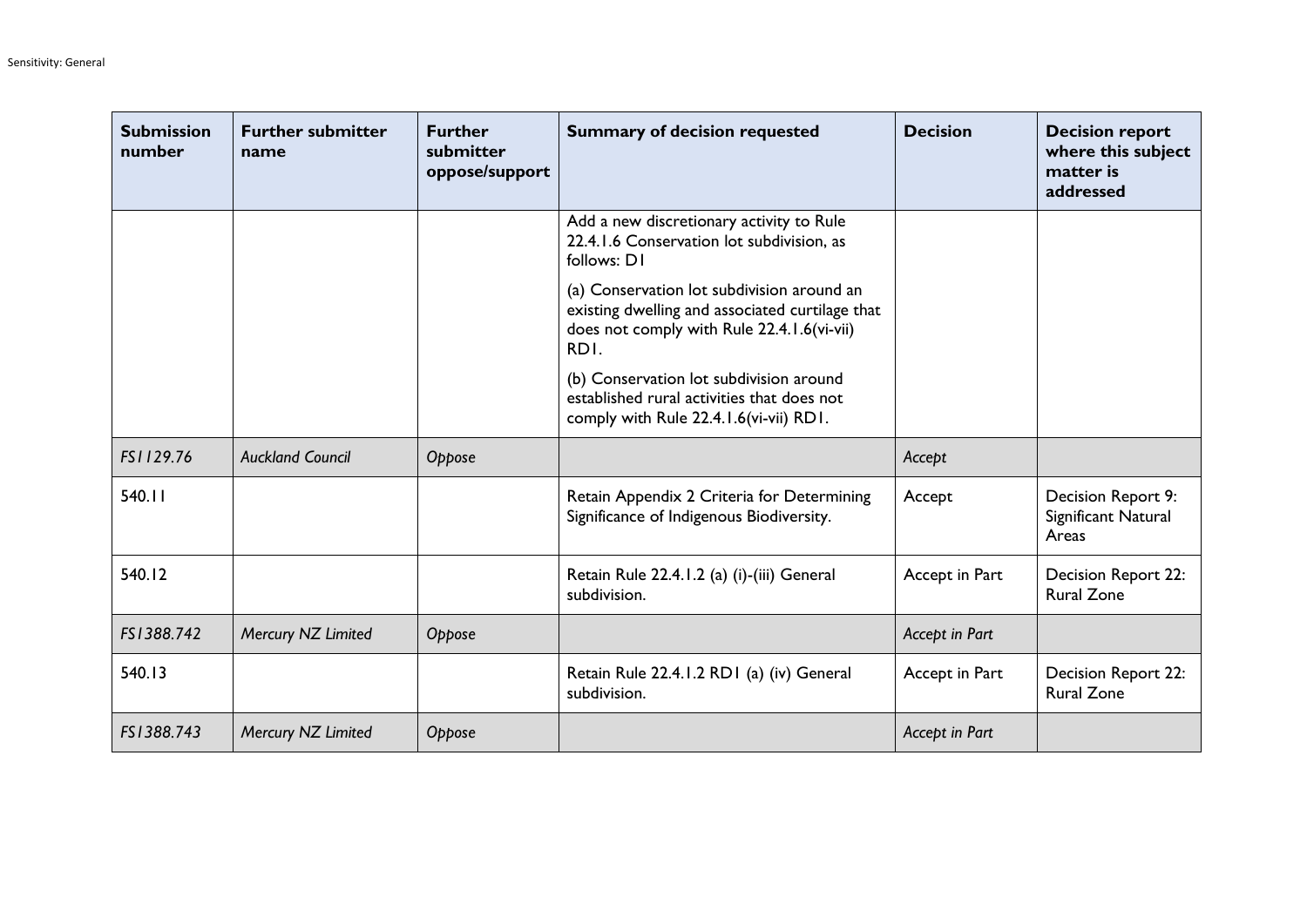| <b>Submission</b><br>number | <b>Further submitter</b><br>name | <b>Further</b><br>submitter<br>oppose/support | <b>Summary of decision requested</b>                                                                                                                                                                                                                                                                                                                                                                                                                                        | <b>Decision</b> | <b>Decision report</b><br>where this subject<br>matter is<br>addressed |
|-----------------------------|----------------------------------|-----------------------------------------------|-----------------------------------------------------------------------------------------------------------------------------------------------------------------------------------------------------------------------------------------------------------------------------------------------------------------------------------------------------------------------------------------------------------------------------------------------------------------------------|-----------------|------------------------------------------------------------------------|
| 540.14                      |                                  |                                               | Amend Rule 22.4.1.1 Prohibited subdivision,<br>by replacing the term "lot" with "Record of<br>Title."                                                                                                                                                                                                                                                                                                                                                                       | Accept in Part  | Decision Report 22:<br><b>Rural Zone</b>                               |
| FS1388.744                  | Mercury NZ Limited               | Oppose                                        |                                                                                                                                                                                                                                                                                                                                                                                                                                                                             | Accept in Part  |                                                                        |
| 540.15                      |                                  |                                               | Retain Rule 22.4.1.2 General subdivision,<br>except for the amendments sought below<br><b>AND</b><br>Add a new discretionary activity to Rule<br>22.4.1.2 General subdivision, as follows:<br>D <sub>1</sub><br>(a) General subdivision around an existing<br>dwelling and associated curtilage that does<br>not comply with Rule 22.4.1.2 (iv) RD1.<br>(b) General subdivision around established<br>rural activities that does not comply with<br>Rule 22.4.1.2 (iv) RD1. | Accept in Part  | Decision Report 22:<br><b>Rural Zone</b>                               |
| FS1388.745                  | Mercury NZ Limited               | Oppose                                        |                                                                                                                                                                                                                                                                                                                                                                                                                                                                             | Accept in Part  |                                                                        |
| 540.16                      |                                  |                                               | Delete Rule 22.4.1.2 (a) (v) General<br>subdivision;<br><b>AND</b><br>Add a new matter of discretion in Rule<br>22.4.1.2 RD1 as follows:                                                                                                                                                                                                                                                                                                                                    | Accept in Part  | <b>Decision Report 22:</b><br><b>Rural Zone</b>                        |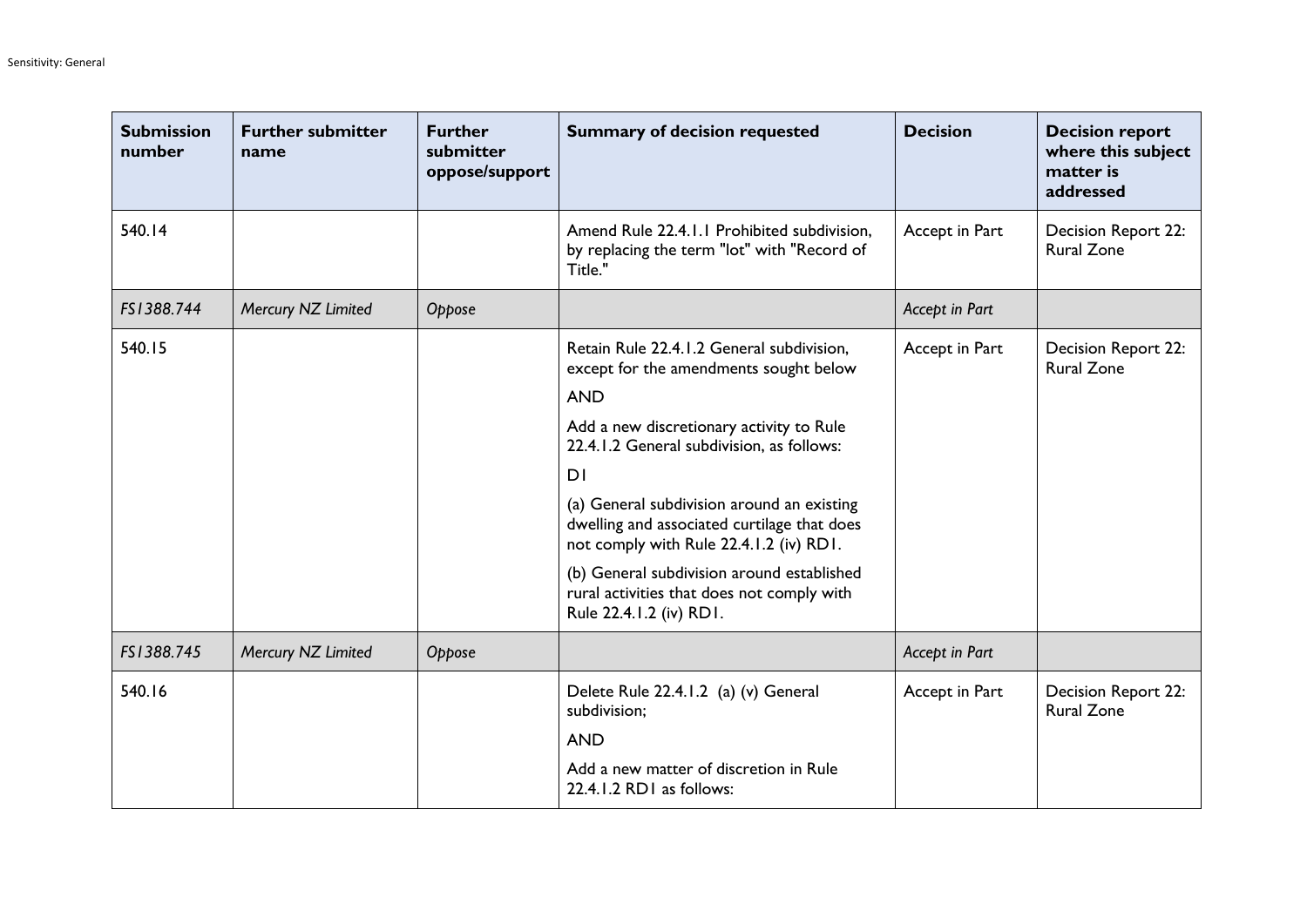| <b>Submission</b><br>number | <b>Further submitter</b><br>name | <b>Further</b><br>submitter<br>oppose/support | <b>Summary of decision requested</b>                                                                                                                                                                                                                                                                                        | <b>Decision</b> | <b>Decision report</b><br>where this subject<br>matter is<br>addressed |
|-----------------------------|----------------------------------|-----------------------------------------------|-----------------------------------------------------------------------------------------------------------------------------------------------------------------------------------------------------------------------------------------------------------------------------------------------------------------------------|-----------------|------------------------------------------------------------------------|
|                             |                                  |                                               | (vi) Effects on rural productivity and<br>fragmentation of high class soils.                                                                                                                                                                                                                                                |                 |                                                                        |
| FS1388.746                  | Mercury NZ Limited               | Oppose                                        |                                                                                                                                                                                                                                                                                                                             | Accept in Part  |                                                                        |
| 540.17                      |                                  |                                               | Retain Rule 22.4.1.6 Conservation lot<br>subdivision, except for the amendments<br>sought below                                                                                                                                                                                                                             | Reject          | <b>Decision Report 22:</b><br><b>Rural Zone</b>                        |
|                             |                                  |                                               | <b>AND</b>                                                                                                                                                                                                                                                                                                                  |                 |                                                                        |
|                             |                                  |                                               | Amend Rule 22.4.1.6 Conservation lot<br>subdivision, as follows:                                                                                                                                                                                                                                                            |                 |                                                                        |
|                             |                                  |                                               | <b>RDI</b>                                                                                                                                                                                                                                                                                                                  |                 |                                                                        |
|                             |                                  |                                               | (a) The subdivision must comply with all of<br>the following conditions:                                                                                                                                                                                                                                                    |                 |                                                                        |
|                             |                                  |                                               | (i) The lot must contain: A. a contiguous area<br>of existing Significant Natural Area either as<br>shown on the planning maps or as<br>determined by an experienced and suitably<br>qualified ecologist which meets; or B. a<br>contiguous area, to be enhanced and/or<br>restored; in accordance with the table<br>below: |                 |                                                                        |
|                             |                                  |                                               | (ii) The area of Significant Natural Area, or<br>area to be enhanced and/or restored, is<br>assessed by a suitably qualified person as<br>satisfying at least one criteria in Appendix 2                                                                                                                                    |                 |                                                                        |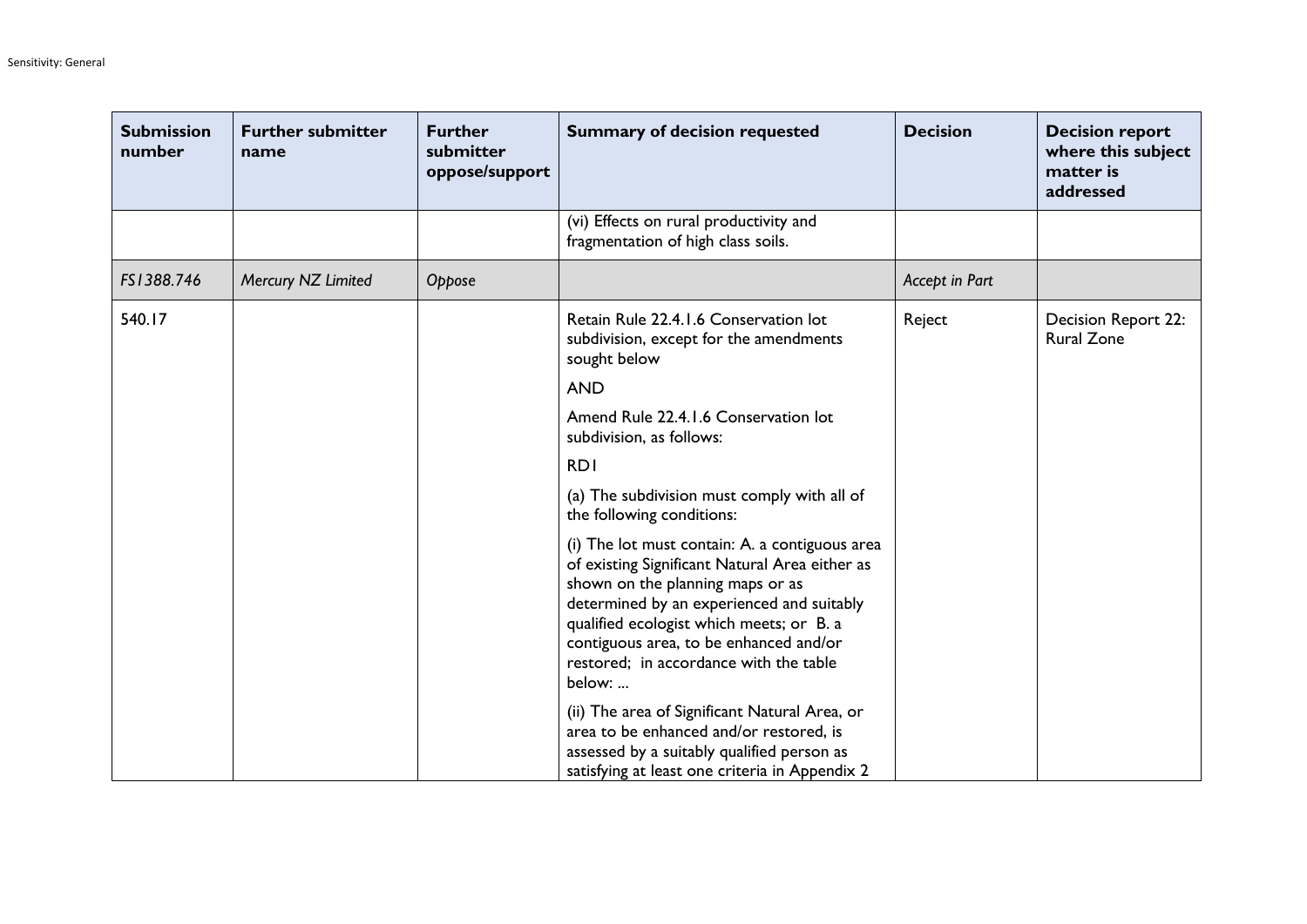| <b>Submission</b><br>number | <b>Further submitter</b><br>name | <b>Further</b><br>submitter<br>oppose/support | <b>Summary of decision requested</b>                                                                                                                                                                                                                                                                                                                                                                                                                                                    | <b>Decision</b> | <b>Decision report</b><br>where this subject<br>matter is<br>addressed |
|-----------------------------|----------------------------------|-----------------------------------------------|-----------------------------------------------------------------------------------------------------------------------------------------------------------------------------------------------------------------------------------------------------------------------------------------------------------------------------------------------------------------------------------------------------------------------------------------------------------------------------------------|-----------------|------------------------------------------------------------------------|
|                             |                                  |                                               | (Criteria for Determining Significance of<br>Indigenous Biodiversity);                                                                                                                                                                                                                                                                                                                                                                                                                  |                 |                                                                        |
|                             |                                  |                                               | (iii) The Significant Natural Area or area to be<br>restored is not already subject to a<br>conservation covenant pursuant to the<br>Reserves Act 199 or the Queen Elizabeth II<br>National Trust Act 1977; legal protection.                                                                                                                                                                                                                                                           |                 |                                                                        |
|                             |                                  |                                               | (iv) The subdivision proposes to legally<br>protect all areas of Significant Natural Area<br>or area to be restored by way of a<br>conservation covenant pursuant to the<br>Reserves Act 199 or the Queen Elizabeth II<br>National Trust Act 1977;                                                                                                                                                                                                                                      |                 |                                                                        |
|                             |                                  |                                               | (v) An ecological management plan is<br>prepared to address ongoing management of<br>the covenant protected area to ensure that<br>the Significant Natural Area area to be<br>protected is self-sustaining and that plan: A.<br>Addresses fencing requirements for the<br>covenant protected area; B. Addresses<br>ongoing pest plant and animal control; C.<br>Identifies any enhancement and/or<br>restoration or edge planting required within<br>the covenant area to be protected; |                 |                                                                        |
|                             |                                  |                                               | (vi) All proposed lots are a minimum size of<br>8000m2;                                                                                                                                                                                                                                                                                                                                                                                                                                 |                 |                                                                        |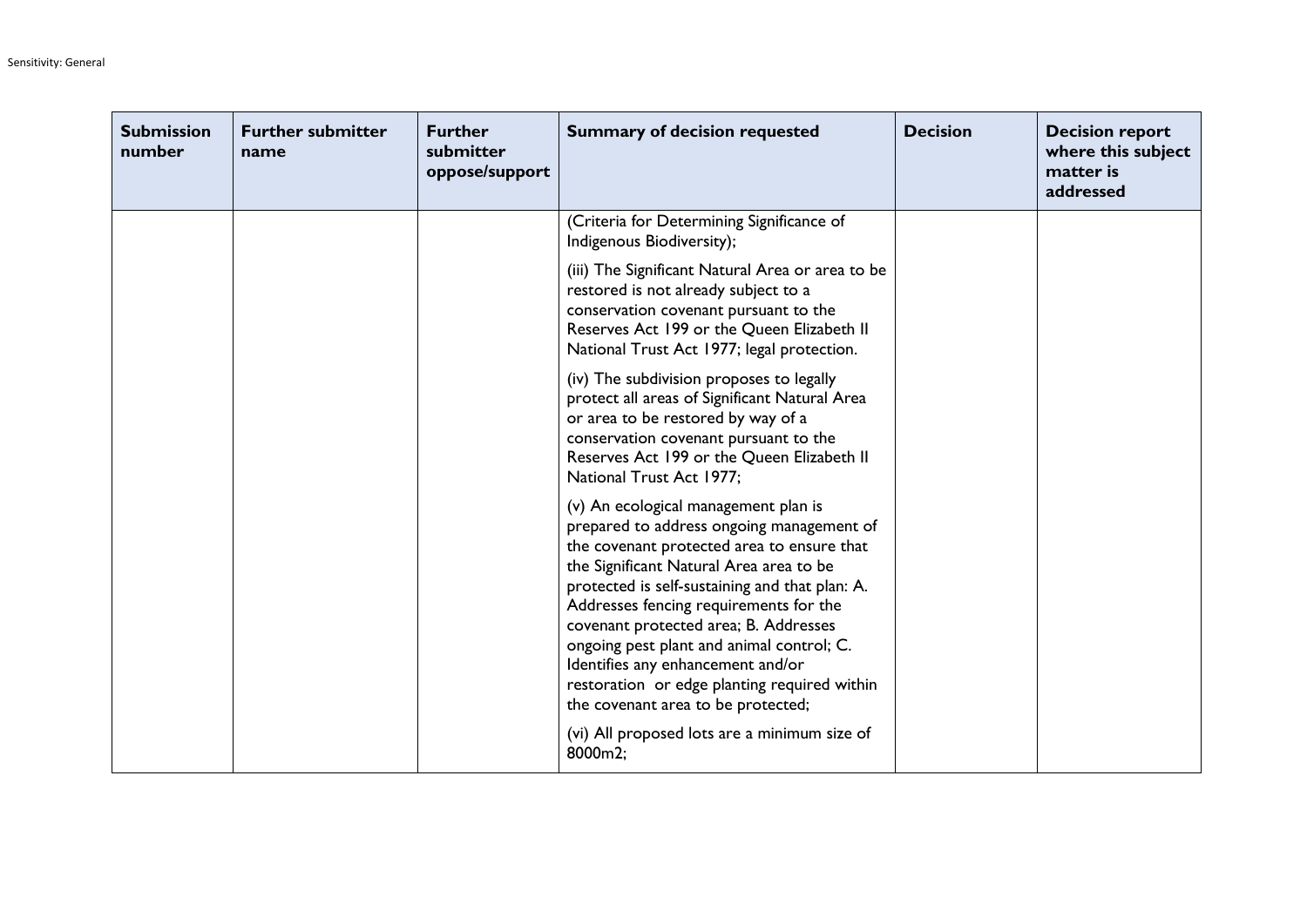| <b>Submission</b><br>number | <b>Further submitter</b><br>name    | <b>Further</b><br>submitter<br>oppose/support | <b>Summary of decision requested</b>                                                                                                                                            | <b>Decision</b> | <b>Decision report</b><br>where this subject<br>matter is<br>addressed |
|-----------------------------|-------------------------------------|-----------------------------------------------|---------------------------------------------------------------------------------------------------------------------------------------------------------------------------------|-----------------|------------------------------------------------------------------------|
|                             |                                     |                                               | (vii) All proposed lots excluding the balance<br>lot, must each have a maximum area of 1.6ha;                                                                                   |                 |                                                                        |
|                             |                                     |                                               | (viii) This rule or its equivalent in a previous<br>district plan has not previously been used to<br>gain an additional subdivision entitlement;                                |                 |                                                                        |
| FS1062.86                   | <b>Andrew and Christine</b><br>Gore | Support                                       |                                                                                                                                                                                 | Reject          |                                                                        |
| 540.18                      |                                     |                                               | Retain Rule 22.4.1.6 Conservation lot<br>subdivision, except for the amendments<br>sought below AND Amend Rule 22.4.1.6<br>RD1 (b) Conservation lot subdivision, as<br>follows: | Reject          | Decision Report 22:<br><b>Rural Zone</b>                               |
|                             |                                     |                                               | (b) Council's discretion is restricted to the<br>following matters:                                                                                                             |                 |                                                                        |
|                             |                                     |                                               | (i) Subdivision layout and proximity of<br>building platforms to Significant Natural Area<br>the area to be protected:                                                          |                 |                                                                        |
|                             |                                     |                                               | (ii) Matters contained in an ecological<br>management plan for the covenant protected<br>area;                                                                                  |                 |                                                                        |
|                             |                                     |                                               | (iii) Effects of the subdivision on localised<br>rural character and amenity values:                                                                                            |                 |                                                                        |
|                             |                                     |                                               | (iv) Extent of earthworks including<br>earthworks for the location of building<br>platforms and access ways.                                                                    |                 |                                                                        |